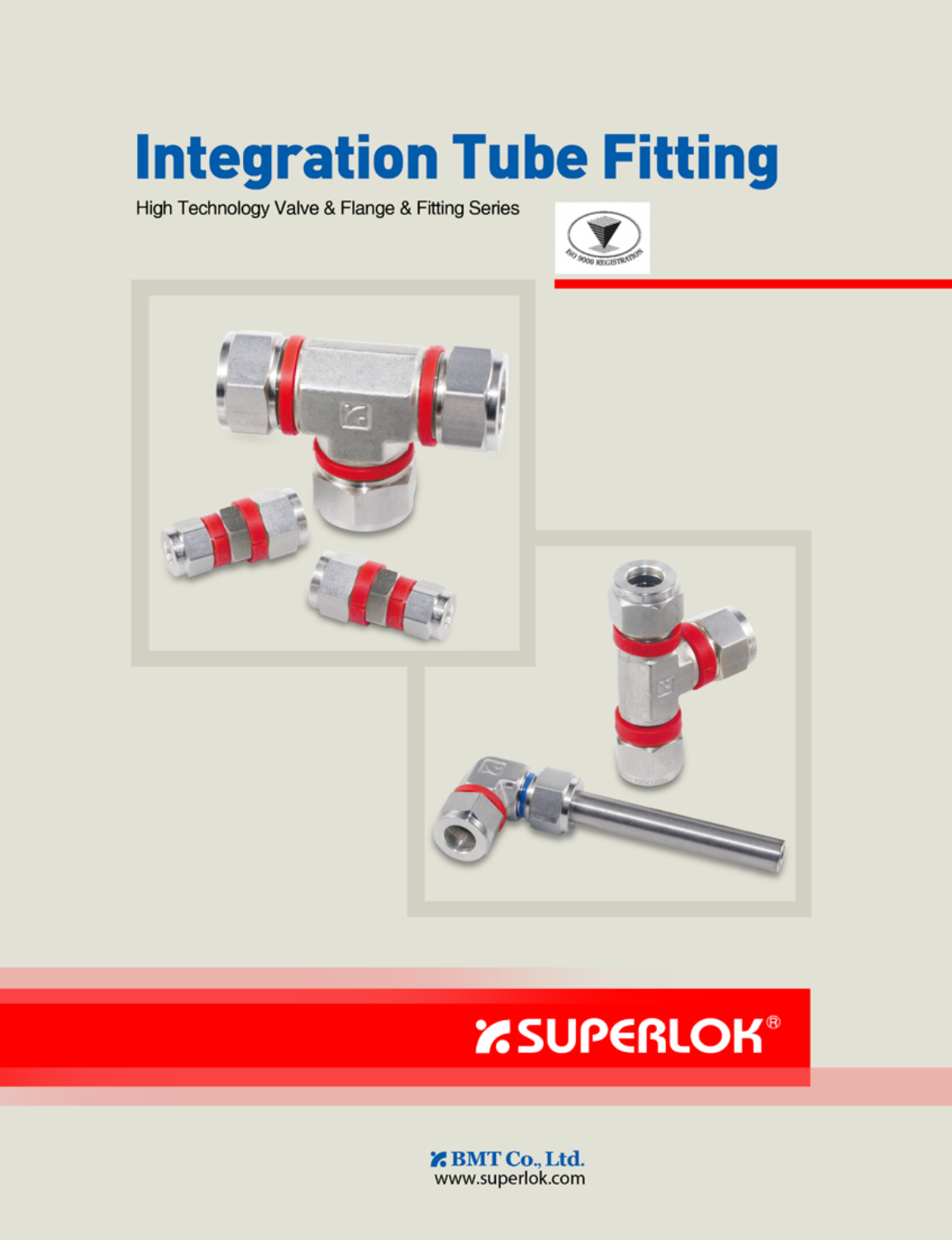### **INTEGRATION TUBE FITTING Inaugurate a new era of fitting.**

#### **INTEGRATION TUBE FITTING is easy to confirm 1-1/4 turns with tightening inspection device.**

**To order, add I as a suffix to the SUPERLOK tube fitting ordering number.**

**Example : SUI-8-SS (Union 1/2" + Tightening inspection device)**

#### **Difficulties in installation existing Tube Fittings**

- Difficult to check 1-1/4 turns
- Use Inspection Gap Gauge to ensure sufficient pull-up installation
- Need Inspection Gap Gauge to assure fitting has been sufficiently pulled up.
- Difficult to check with Inspection Gap Gauge in limited spaces.
- These problems could cause poor installation and leakage.

#### **Integration fittings features**

- No Inspection Gap Gauge is required.
- Easy to ensure sufficient tightening without additional tools
- Easy to install and increase the installation effciency
- Easy to ensure accurate fitting of all components
- Prevent leakage by poor installation
- Applicable to Bite type fitting as well as tube fitting

#### **Structure**

- Integration Tube Fitting is designed to insert tightening inspection device between the nut and the body before assembly
- Integration Tube Fitting consists of Check ring and Inspection ring



| No. | <b>COMPONENT</b>       |  |  |  |  |  |  |  |  |
|-----|------------------------|--|--|--|--|--|--|--|--|
| 1   | <b>BODY</b>            |  |  |  |  |  |  |  |  |
| 2   | <b>FRONT FERRULE</b>   |  |  |  |  |  |  |  |  |
| 3   | <b>BACK FERRULE</b>    |  |  |  |  |  |  |  |  |
| 4   | <b>NUT</b>             |  |  |  |  |  |  |  |  |
| 5   | <b>CHECK RING</b>      |  |  |  |  |  |  |  |  |
| 6   | <b>INSPECTION RING</b> |  |  |  |  |  |  |  |  |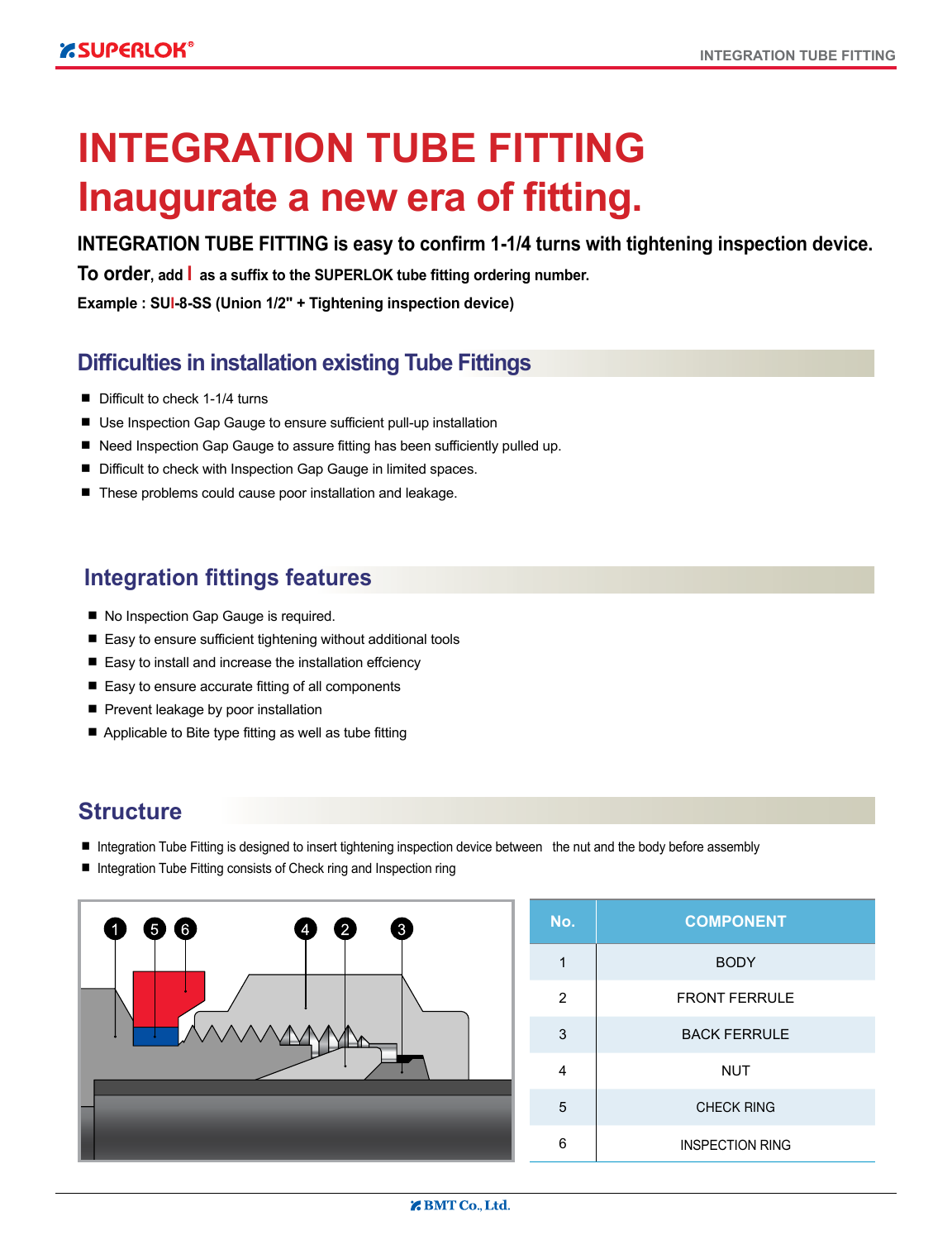#### **How the SUPERLOK Integration Tube Fitting Works**

- Rotate the nut in order to advance Inspection Ring.
- At proper turns of wrench pull-up, the Check Ring separates from the body.
- Available to assure the fitter that sufficient pull-up has been achieved by remained Check Ring on the body.

#### **Installation Procedure**

1. Assemble body, back & front ferrule, nut and tightening inspection device

2. Fully insert the tube into the fitting and against the shoulder, rotate the nut finger-tight



- 3. Rotate the nut clockwise until Inspection ring separates from the body.
- 4. Confirm 1-1/4 turns by checking check ring on the body. The fitting is sufficiently tightened.